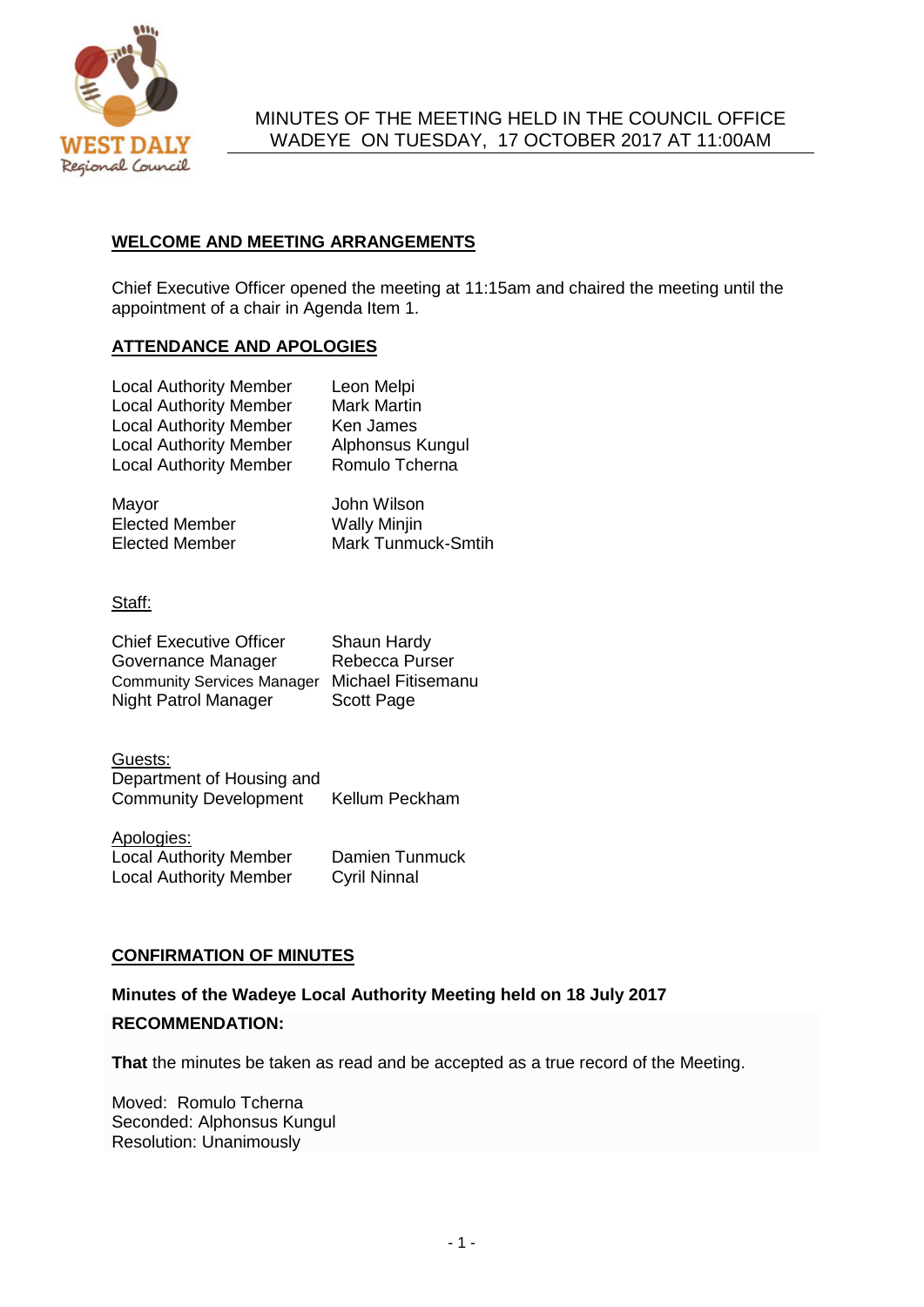### **REPORTS**

### **1) Local Authority Members and Nomination of a Chairperson**

Local Authority members requested a rotating Chairperson and nominated that Romulo Tcherna chair the meeting for today.

#### **Motion:**

# **1. That the Local Authority notes Council's Local Authorities policy and nominates a rotating Chair and that Romulo Tcherna Chair this meeting.**

Moved: Mark Martin Seconded: Alphonsus Kungul Resolution: Unanimously

#### **2) Chief Executive Officer's Report**

CEO spoke to his written report.

Local Authority members requested update on waste management. Scott Page advised that he attended a meeting with Big Rivers last week and was advised that the Expressions of Interest from Sims Metal was accepted. WDRC will be the first council to have car bodies and scrap metal removed. As the car crushing machinery is unable to be driven off road, WDRC will need to get the car bodies to Daly River. Transportation of car bodies to Daly River will commence after the wet season.

Big Rivers Coordinator will be attending Wadeye next week to assess the dump and a new area for the dump will be looked into in conjunction with Traditional Owners.

### **Motion:**

### **1. That the Local Authority receives and notes the CEO's report**

Moved: Mark Martin Seconded: Alphonsus Kungul Resolution: Unanimously

#### **3) Finance Report**

CEO spoke to the written report provided by the Senior Financial Consultant.

### **Motion:**

**1. That the Local Authority received and notes the finance report** 

### **4) Community Services Manager's Report**

Community Services Manager spoke to his written report. Matters to note were that with the recent installation of the CCTV for the pool, break-ins had ceased.

With regard to the Rock Art Conference in Karratha, it was requested that a local artist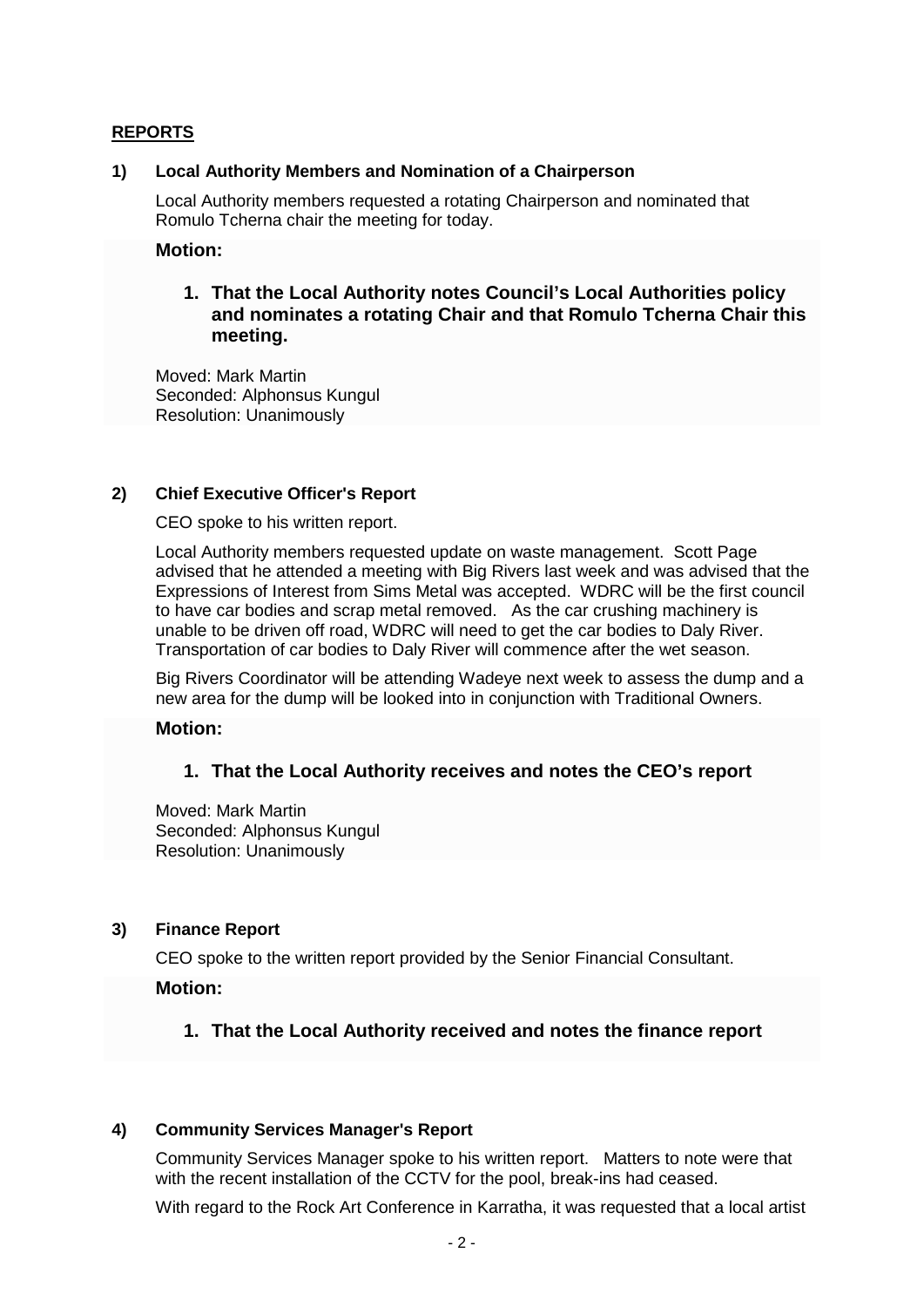attend any future conferences.

AFL NT are to be approached with regards to the three new sheds around the oval as there are some teams that do not have allocated sites. Quotation received and accepted.

New concrete speed bumps are needed as the current ones are being removed. Speed bumps need to be installed outside the sport and recreation centre, the store and the police station. Local Authority Members requested that an application be put forth to the Victims of Crime NT offer of funding up to \$10,000.00 for an additional speed bump.

Councillor Minjin further advised that kids are climbing up the light poles around Manthathpe crossing. Scott Page to investigate options for access prevention.

## **Motion:**

- **1. That the Local Authority receives and notes the Community Services Manager's report.**
- **2. That it be a recommendation to Council that the Local Authority allocate an amount of \$36,699.00 for the supply and installation of 3 shade sheds around the main oval.**

Moved: Mark Martin Seconded: Alphonsus Kungal Resolution: Unanimously

# **5) Action Items Update**

Additional Action Items:

- Concrete speed bumps;
- Road signage (ie: speed/crossings);
- Light pole access prevention (Manthathpe Crossing);

Leon Melpi requested assistance for an application to be drafted for a new sporting oval. There is site already identified and Leon Melpi is to provide a plan to the CEO so that a collaborative application with community stakeholders can be put forth.

### **Motion:**

# **1. That the Local Authority receives and notes the Action Items update.**

Moved: Alphonsus Kungul Seconded: Mark Martin Resolution: Unanimously

# **6) Community Night Patrol Manager's Report**

CNP Manager spoke to his written report. Further advised that Certificate 3 training was almost completed.

### **Motion:**

# **1. That the Local Authority receives and notes the information regarding Community Night Patrol.**